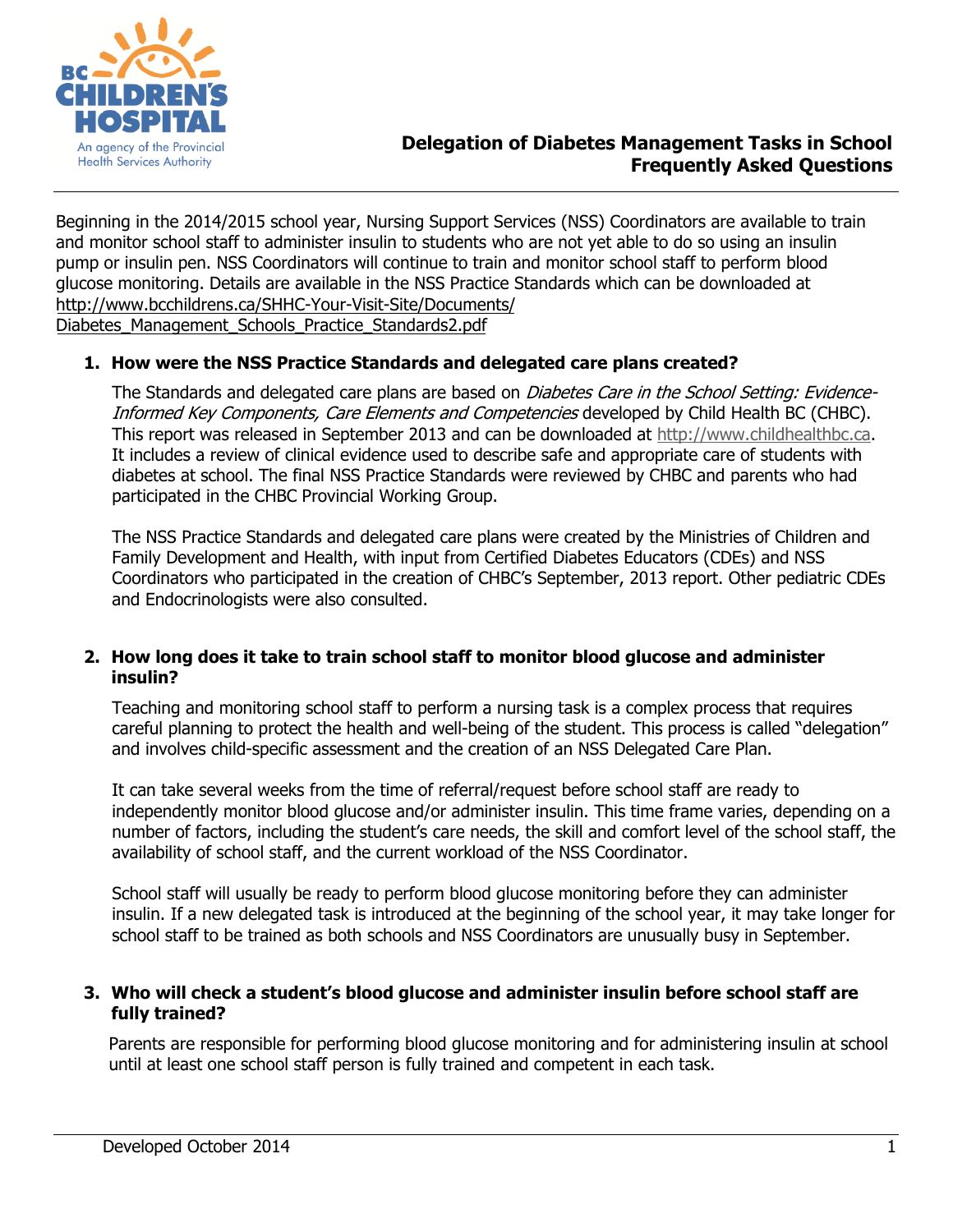

## **4. Some parts of the care plan are locked and can't be changed. Why isn't there more flexibility?**

NSS delegated care plans for students with T1D are based on recommendations from the September 2013 CHBC report and the Canadian Diabetes Association Clinical Practice Guidelines. The care plans are designed to promote safe, consistent, evidence-based care for all students with T1D, while allowing for some individualization. Consistency in practice is a safeguard that mitigates risk for students with diabetes in the school setting.

In order to ensure that delegated care is delivered according to CHBC recommendations and evidencebased practice the parts of the care plan that can't be changed include treatment for low and high blood glucose (BG) and altering the insulin dose calculated by the insulin pump.

Other sections allow for individualization based on a student's needs and parent preference such as managing activity and food choices. In addition, parents determine each insulin dose by tailoring insulin pump settings to accommodate extra activity or special circumstances. There are also spaces for NSS Coordinators to add comments related to family preferences that do not change the steps in the care plan.

## **5. What if parents want to be consulted during the day regarding diabetes management? Is this permitted?**

Parents can choose to be called for updates on their child's diabetes management. However, they can't direct school staff to deliver care differently from what is in the care plan. The College of Registered Nurses of BC (CRNBC) Practice Standard, [Delegating Tasks to Unregulated Care Providers,](https://www.crnbc.ca/Standards/PracticeStandards/Pages/delegating.aspx) specifically states that the unregulated care provider is accountable to the delegating nurse for the performance of the delegated task. This means that school staff must follow the care plan, as written. Serious errors, with the potential to cause harm, could occur as a result of school staff misunderstanding directions from parents. Parents can individualize diabetes management during the day by changing basal insulin, providing tools to determine an insulin dose, pre-programming pump settings and choosing meals and snacks.

## **6. Can parents choose to have school staff treat low blood glucose differently from what is in the NSS delegated care plan?**

No. Instructions for managing low blood glucose in the NSS delegated care plan are based on the Canadian Diabetes Association's Clinical Practice Guidelines and the September 2013 Child Health BC report. When NSS Coordinators delegate blood glucose monitoring in the school setting, low blood glucose must be managed according to the NSS delegated care plan.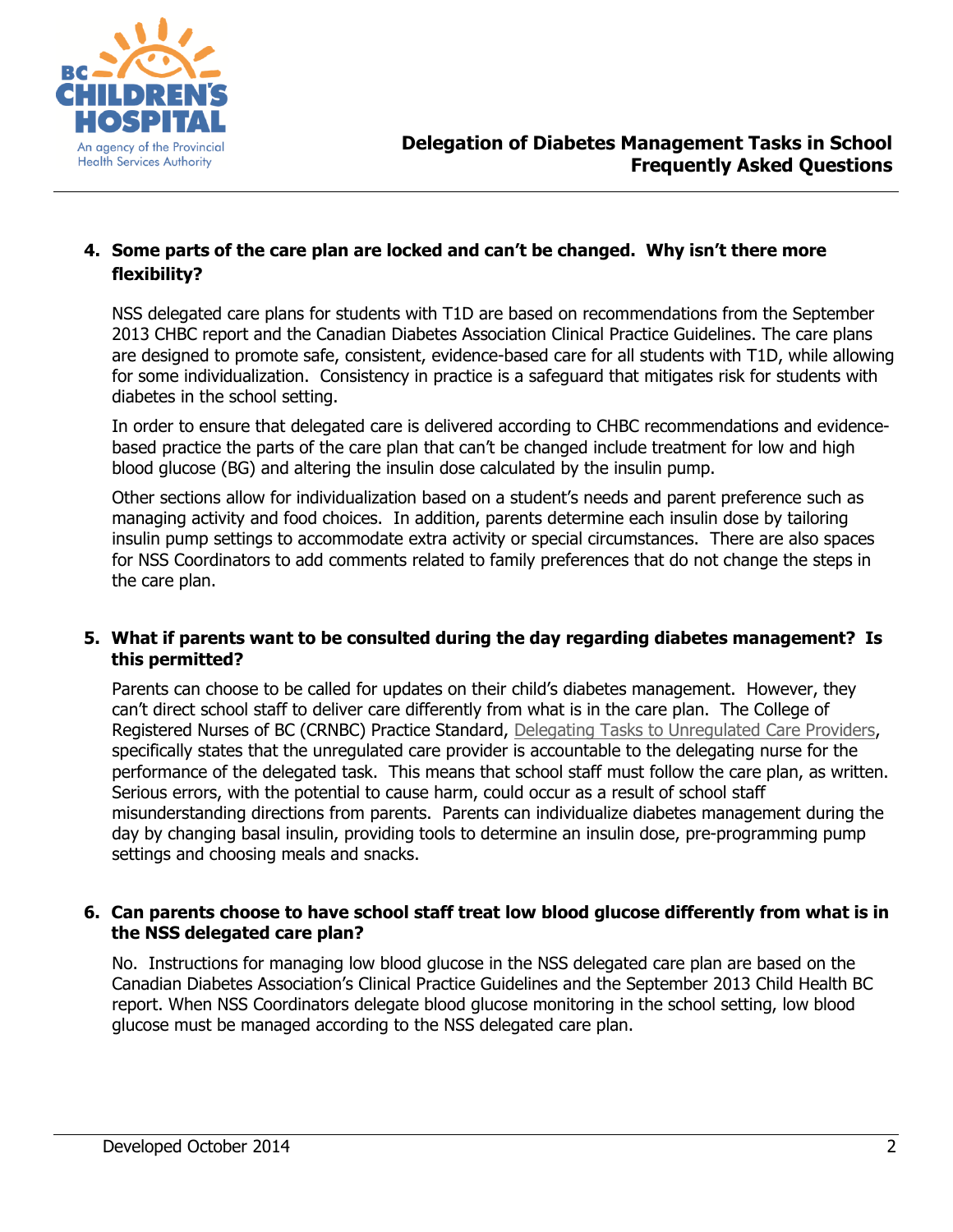

## **7. Why is insulin not given outside of scheduled times for high blood glucose at school?**

For children on an insulin pump, insulin will be administered at recess, lunch and two hours after lunch, as needed. Because each insulin dose is determined based on blood glucose and carbohydrates consumed, blood glucose will be corrected every two hours. Assuming a student arrives at school with blood glucose in target, correcting blood glucose every two hours during the school day is expected to minimize the time students spend with high blood glucose. Parents will be contacted if there are two blood glucose results in a row above 15mmol/L.

For students receiving multiple daily injections (MDI) via an insulin pen, school staff will not give insulin outside of lunchtime due to the inability to accurately account for 'insulin on board' when using a bolus calculator sheet or variable insulin scale. If insulin is given more frequently than every three hours, there is an increased risk of low blood glucose. As with pumps, the lunch time insulin dose for children on MDI will include a correction for high blood sugar.

#### **8. Students with T1D may require different, more intensive care when they have a short term, acute illness such as a cold or other infection. How will this be managed?**

Students with T1D who have an acute illness may require more intensive care than what can be delivered by delegated school staff. If a parent wishes to have care delivered differently from what is in the NSS delegated care plan, a temporary alternative such as having care provided by a family member or other individual may be necessary. It is generally recommended that a student who is feeling unwell stays home from school.

## **9. At what value is high blood glucose corrected?**

Parents, in consultation with a student's diabetes care team, provide a bolus calculator sheet or variable insulin scale, or program a student's insulin pump settings. Therefore parents determine the value at which blood glucose will be corrected. As noted above, blood glucose is corrected at scheduled times during the school day.

#### **10.Are students with T1D required to eat snacks at recess and two hours after lunch in order to receive insulin?**

Students on basal-bolus insulin therapy, delivered via insulin pump or insulin pen, are not required to eat snacks. If no snack is eaten, zero grams of carbohydrate will be used to determine the insulin dose.